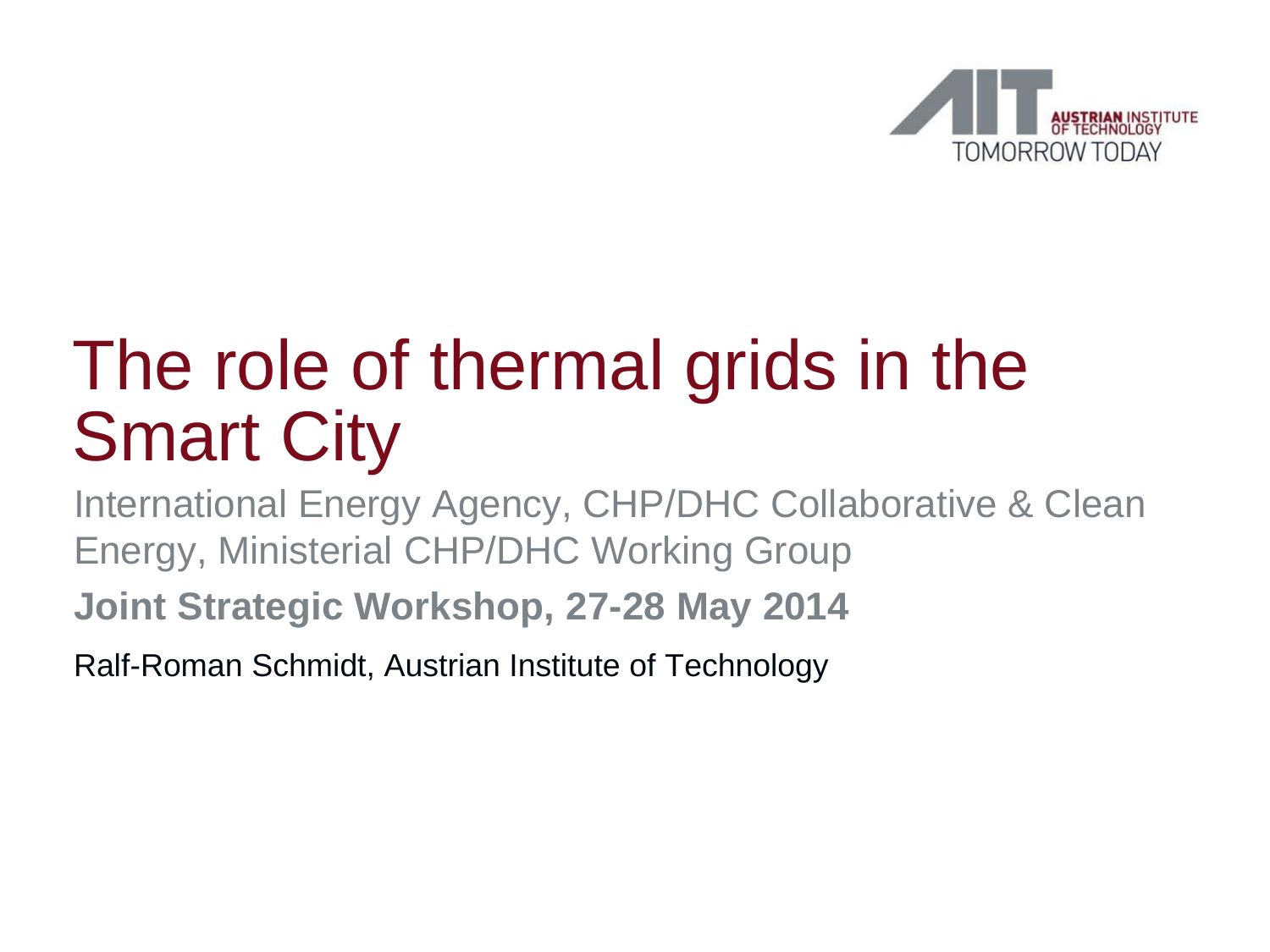

#### overview

- **Smart Cities**
	- **drivers and challenges**
	- **"** "preliminary" definition
- **European activities**
- **Smart Cities Stakeholder platform** 
	- development of a concept for "smart thermal grids"
- **the Smart Cities WG of the DHC+ TP**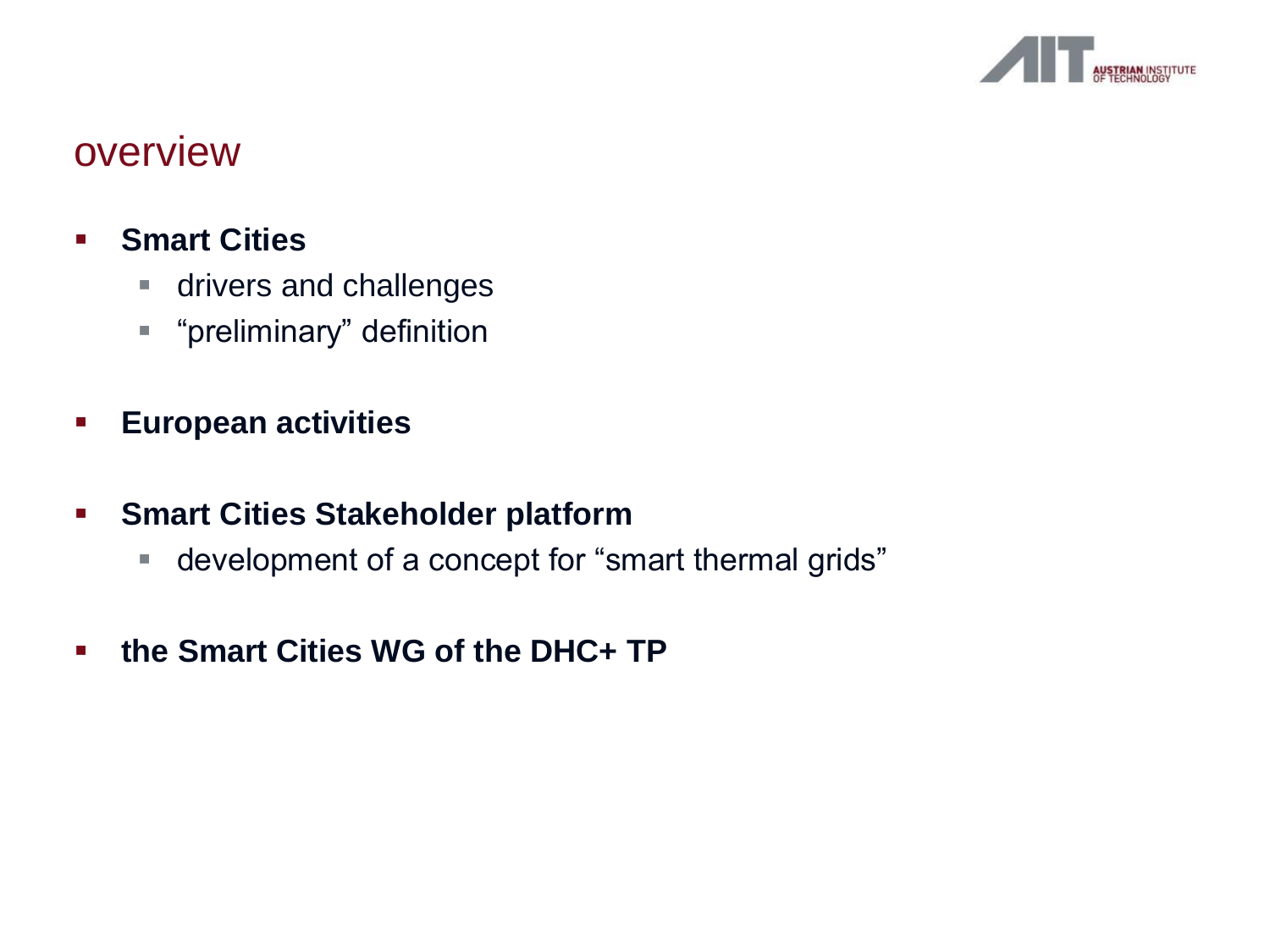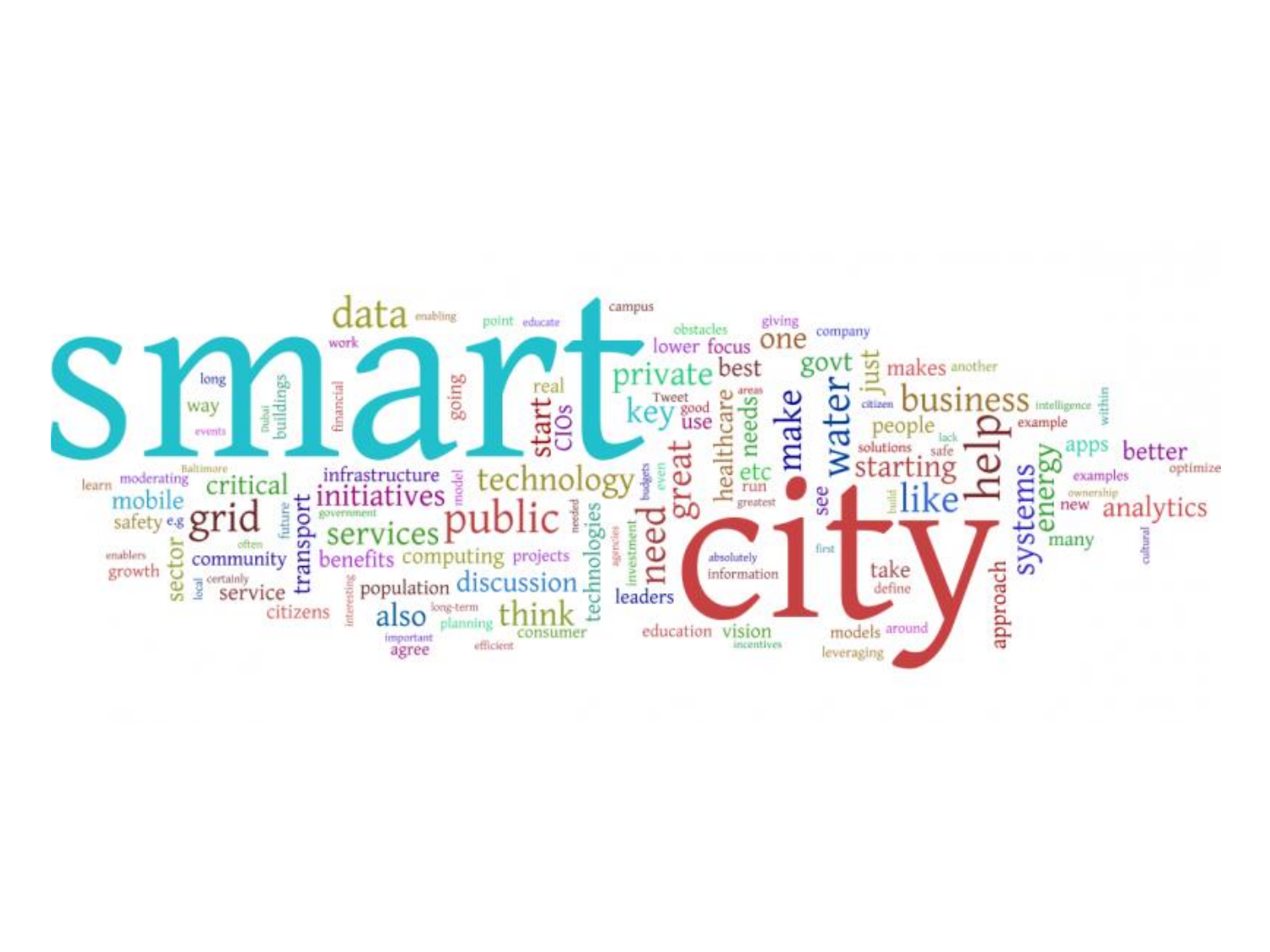

### Smart Cities: Drivers and challenges

- **Climate change** reduction of CO<sub>2</sub>-emissions
- Dependency on **fossil** energy sources
- **-** Strong coupling of CO<sub>2</sub>-emissions to GDP
- **Increasing energy demand** 
	- Growth of population (7 bn in 2011, 10 bn in 2050)
	- **Industrialisation**
	- Increasing wealth  $+$  living standards

#### Worldwide trend of **urbanisation**

- EU: 2/3 of final energy use in/ around urban areas<sup>5</sup>
- **Challenge** and chance
	- Urban areas display huge potential for energy efficiency
	- Cities as centres for innovation, policy making, industry and research under the Urban & rural population of the world, 1950-



http://www.globalwarmingart.com/



2030. Source: UN Population Division.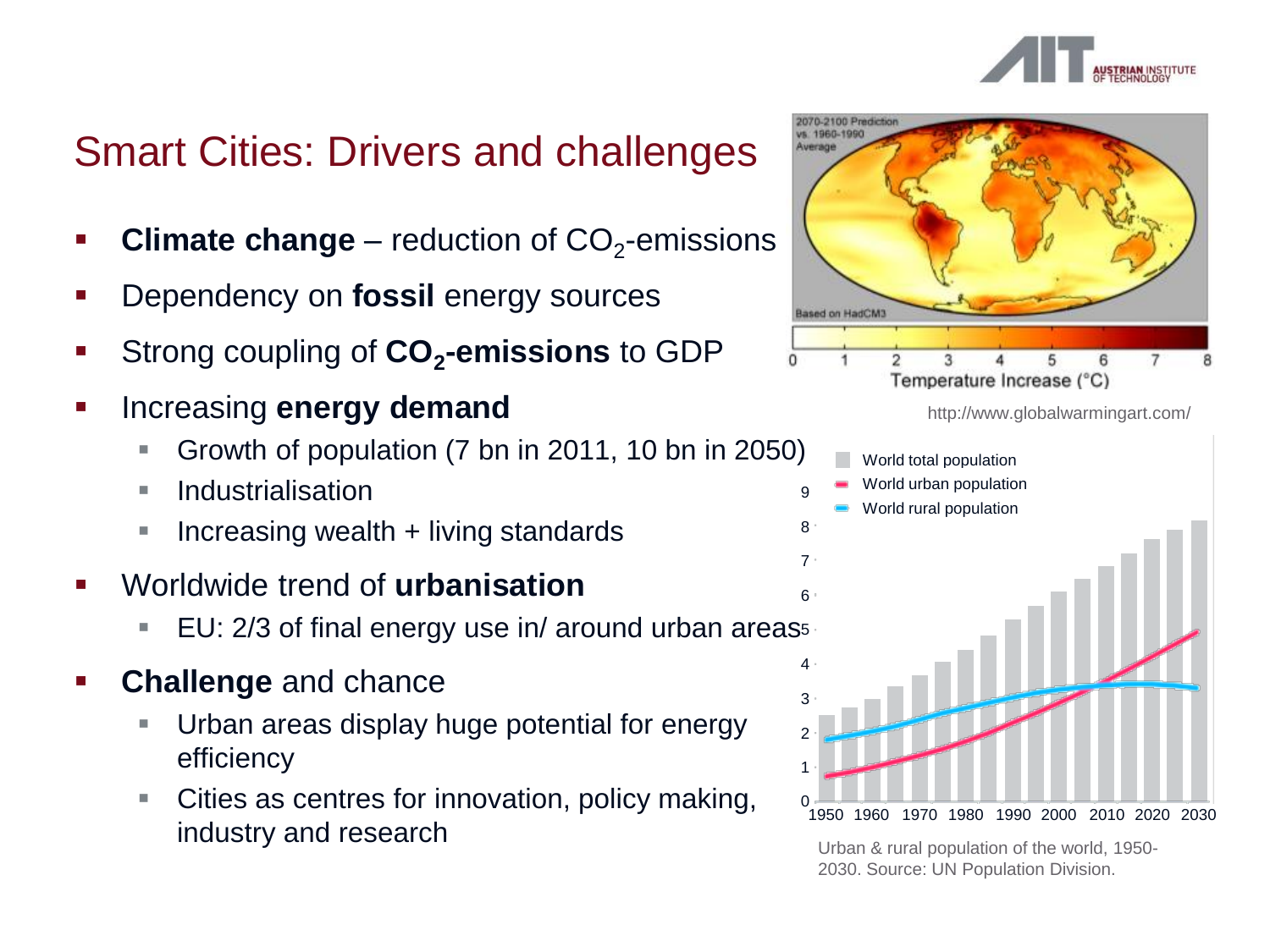

### Smart Cities: New concepts and radical innovations needed

- Considers the city as a whole in all its complexity (**holistic approach**)
- **Focus on energy** and resulting carbon emissions
- **Considers interactions** to mobility, water, waste, the quality of life of its citizens and socio-economic conditions within the city.
- Requires intelligent **energy management** on regional & city level => ICT & Energy Technologies are merging
- Requires multidisciplinary and integrated **energy and city planning**  => From a single technology approach to a multi technology approach => Understanding and optimizing infrastructure on a system level
- Relies on the **integration of processes, concepts and technologies**  => including the integration of all relevant stakeholders and the implementation of new business models and new innovation processes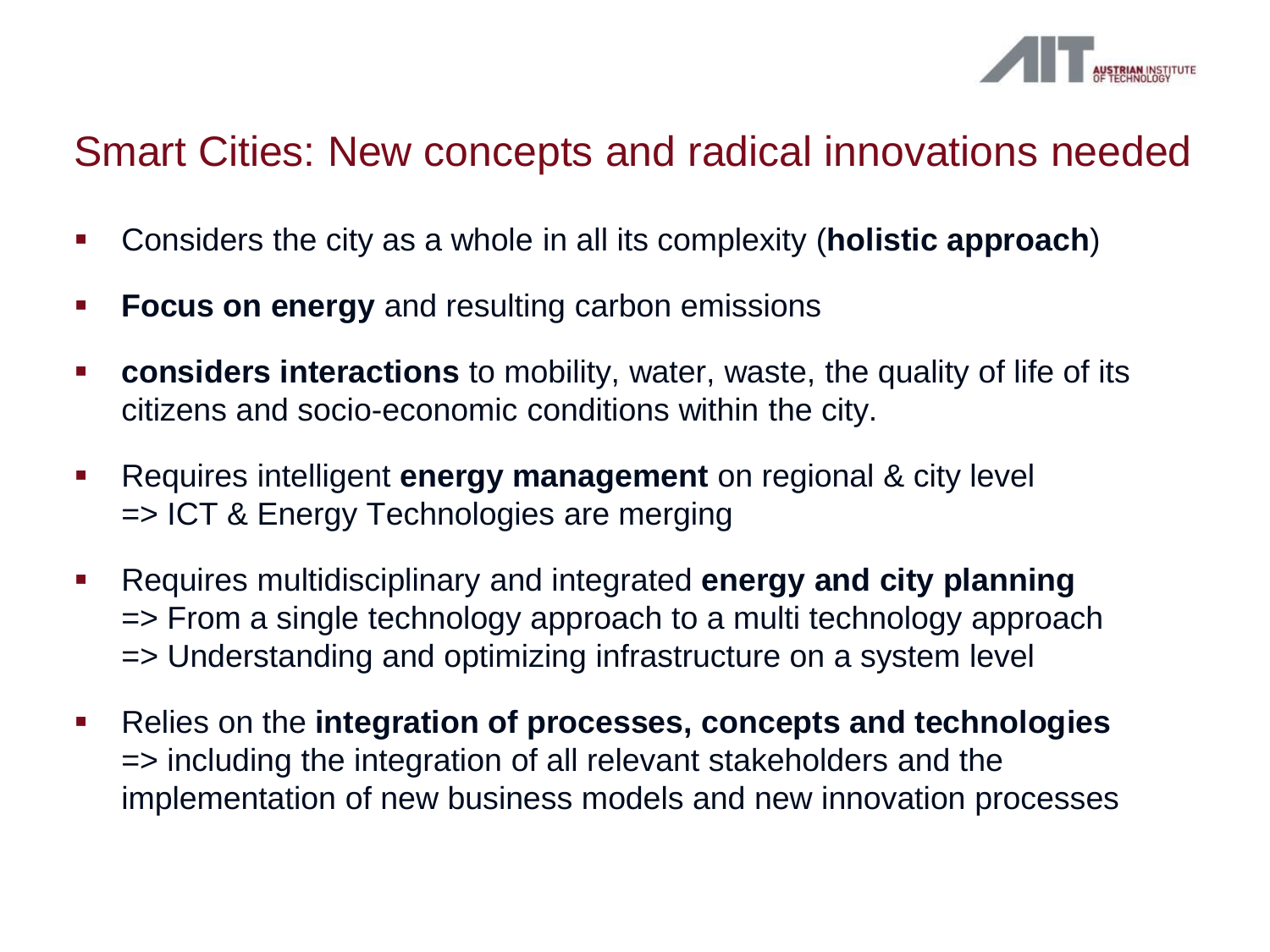### European activities (non-exhaustive list)

Commission

- **SET plan** (Strategic energy technologies)
	- Smart Cities was the first initiative targeting energy efficiency
- **European Energy research alliance (EERA) Smart Cities**
	- Sharing of research facilities/capacities based on own funding/resources
	- DHC is included in the SP "Urban Energy Networks"
- **European Innovation Partnership (EIP) SCC** 
	- Development of Strategic Implementation Plan (SIP)
- **SET-Plan Integrated Roadmap** 
	- consolidate the (up dated) technology roadmaps of the SET Plan
- **Horizon 2020**
	- Smart cities as a separate call in "secure, clean and efficient energy"
	- Indicative budget (2014/2015) ab. 200 mil. Euro, DHC is a "side issue"
- **Smart Cities Stakeholder platform**
	- **IF Initiative of the EC (DG ENERGY) and the Covenant of Mayors**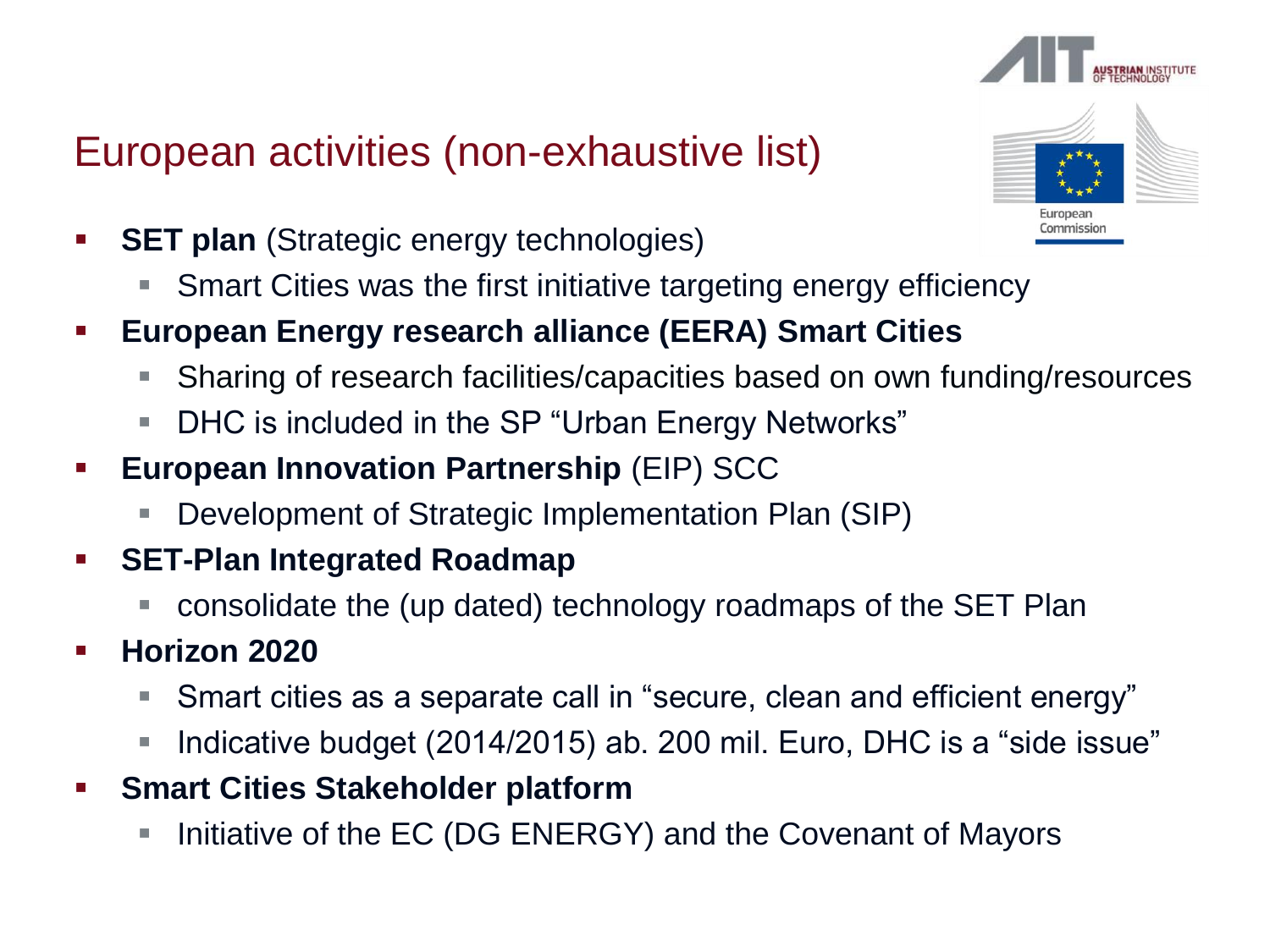# Cities Smart (

#### The **DHC+TP participated** within the WGs "Energy supply networks" of first round of the platform (from 2012 – 2014): Nicolas F. and Ralf-Roman S.

- The DHC+TP developed a "**Key to Innovation/ Integrated Solution** Smart Thermal Grids" together with:
	- Philippe Dumas, European Geothermal Energy Council EGEC
	- Nico Grove, Bauhaus-Universität Weimar

Smart Cities Stakeholder platform

- Participants in the Working group meeting in October 2012
- **Presentation of the concept** during the "Smart Cities Stakeholder Platform" annual conference", 5./6.6.2013, Budapest
- **Next phase** of the Smart Cities stakeholderplatform will start most likely this summer (new consortium) **involvement of the DHC+TP???**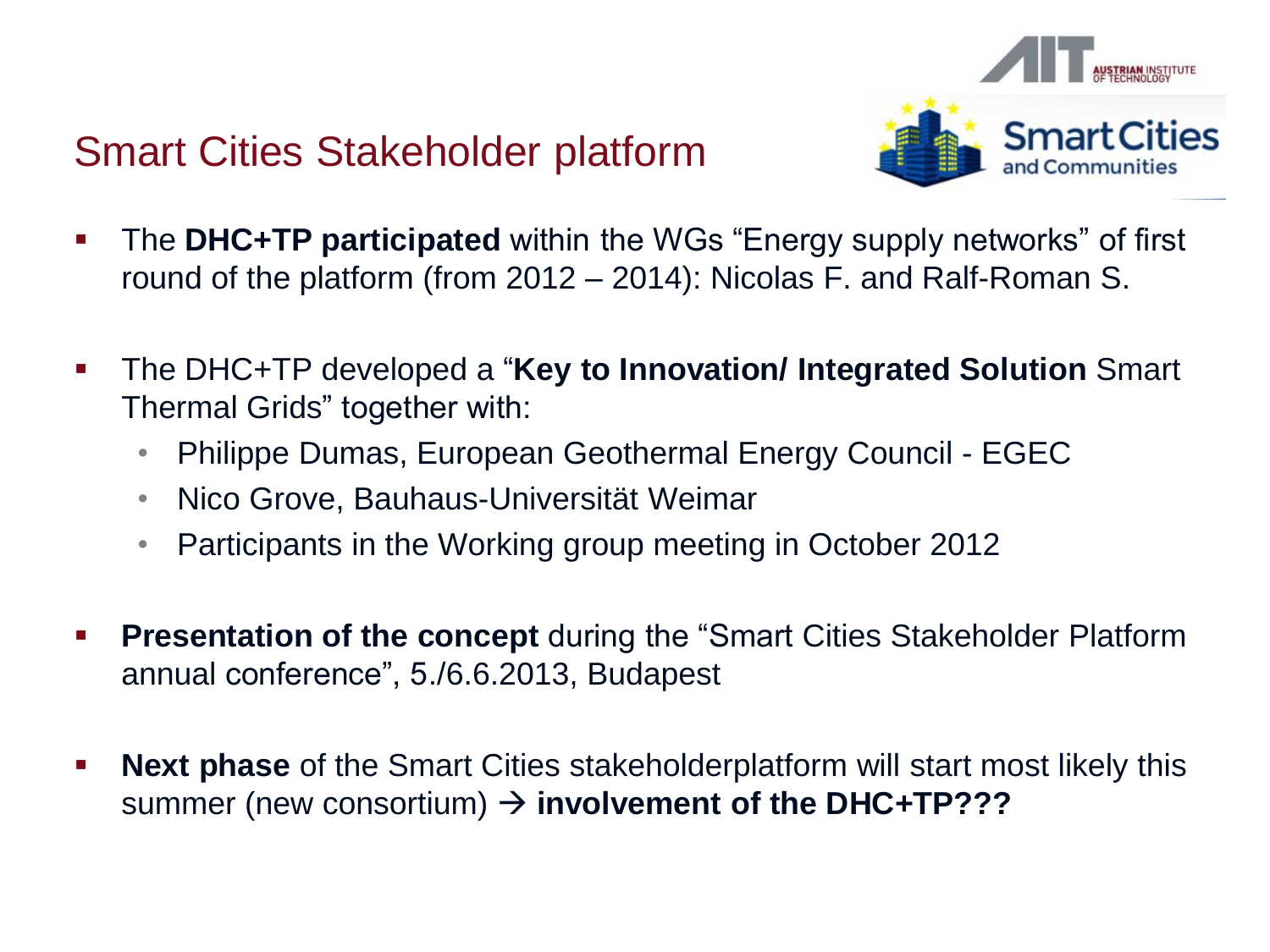### "smart" thermal grids: Characteristics I/IV

- **IDED** 10. Innovative solutions can be achieved, if they are **intelligently** 
	- *planned* and
	- *operated* as well as if they
	- **Example the end-user to** *interact* with the heating and cooling system.
- To react on new framework conditions, they have to **adapt** via





adapting the temperature level in the network



adjusting the network development with urban planning processes



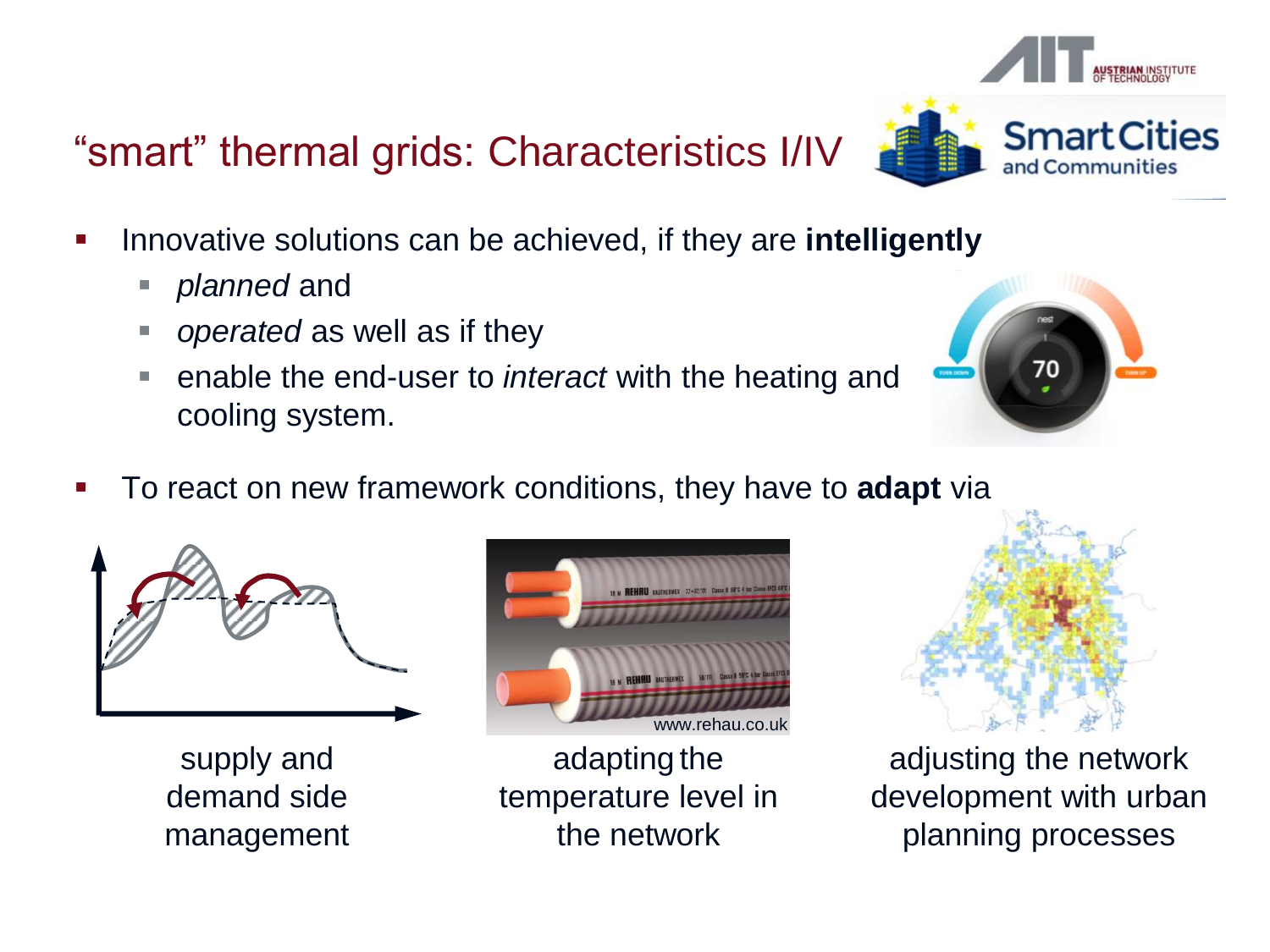### "smart" thermal grids: Characteristics II/IV



- they need to be designed to achieve the highest overall **efficiency** of the energy system, by
	- choosing the optimal *combination* of technologies (e.g. CHP + HP) and



Blackwell, H.: *Looking to the future: CHP, Heat pumps and the best use of natural gas and biomass fuels*, CIBSE Technical Symposium, DeMontfort University, Leicester UK – 6th and 7th September 2011

 enabling a maximum exploitation of available energy resources by *cascade usage*.

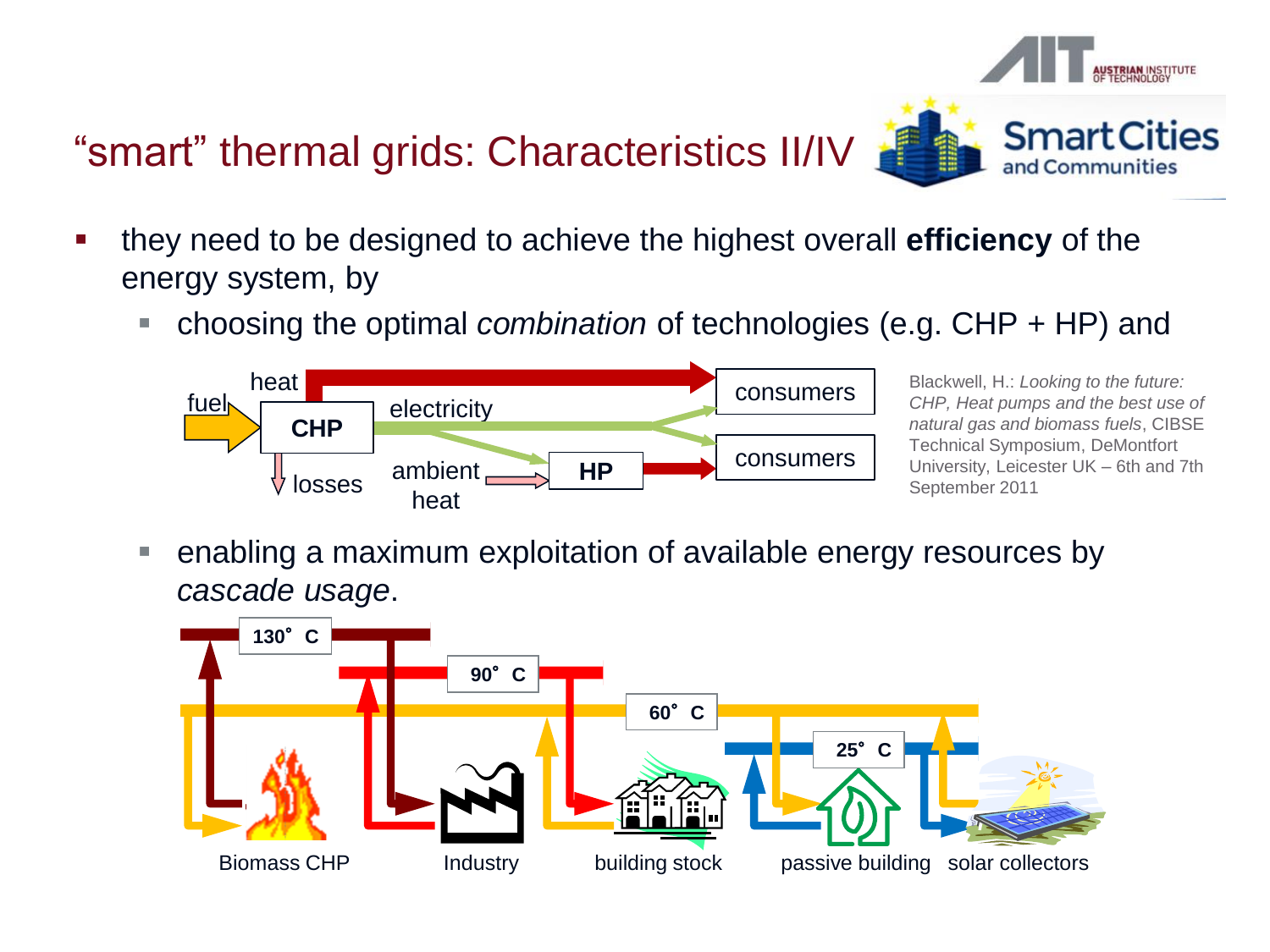### "smart" thermal grids: Characteristics III/IV

- To generate significant synergies, they need to be **integrated** in the whole urban energy system from
	- a spatial point of view (related to *urban planning* parameters and processes) and
	- from an energy system point of view (optimizing the *interfaces* to other urban networks – electricity, sewage, waste, ICT, etc.)



Modified from: Jan Erik Nielsen (PlanEnergi), Smart District Heating, "The Contribution of Renewable Heating and Cooling technologies to the "Smart Cities initiatives" - Workshop February 9<sup>th</sup> 2011, Brussels

**SmartCities** 

and Communities

 **Sizable:** These systems can be both applied for neighbourhood level or citywide, according to the demand in heat and cold.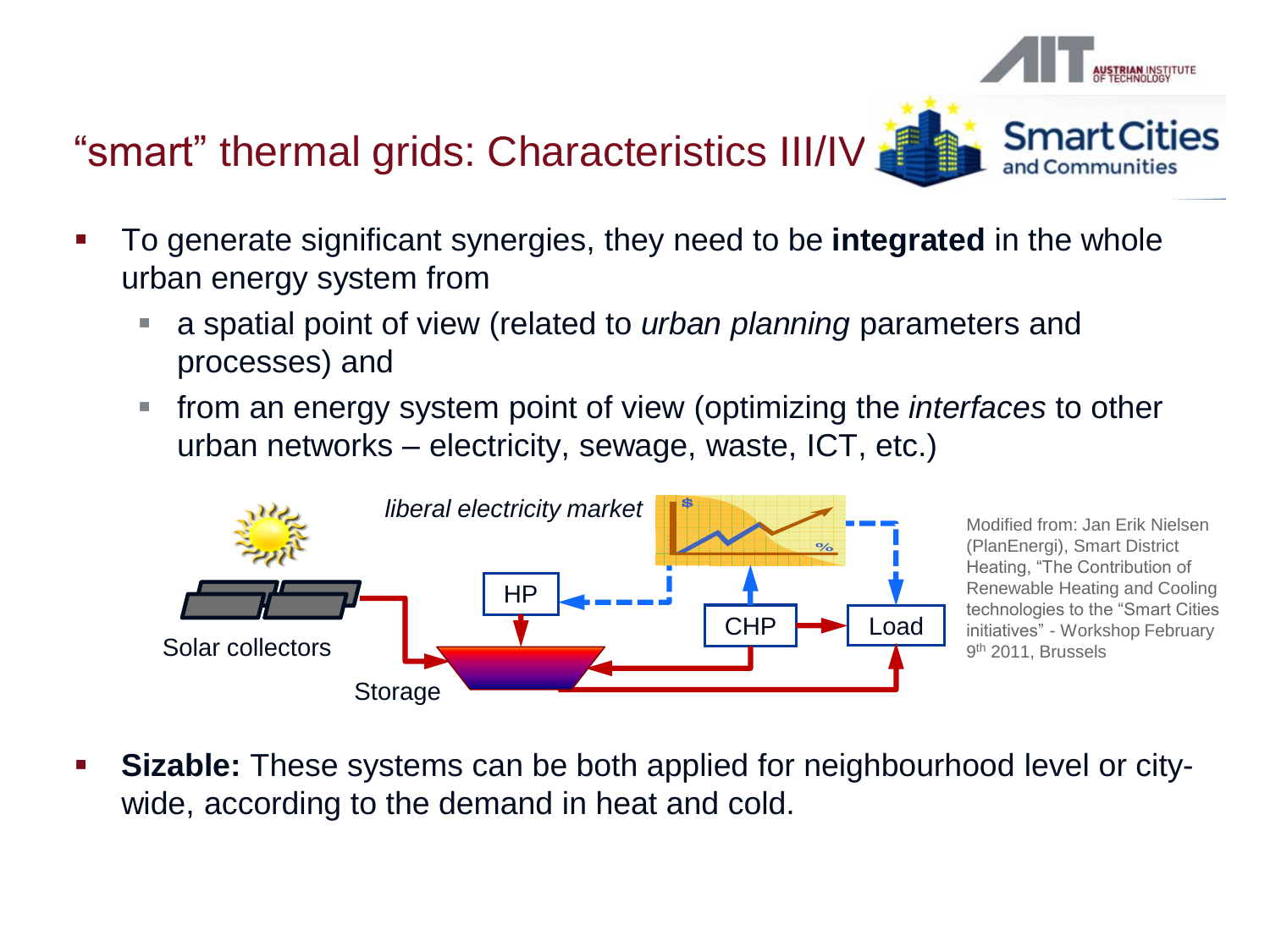## "smart" thermal grids: Characteristics IV/IV

- To be **competitive**, they need to be cost effective in a way, that operation is affordable, either from
	- **an** *individual* user perspective, or from
	- a *business* perspective, or at least from
	- a *general* welfare perspective (hence e.g. regulated).
	- This can be done by increasing the *cost efficiency* and creating possibilities for *customers to participate*







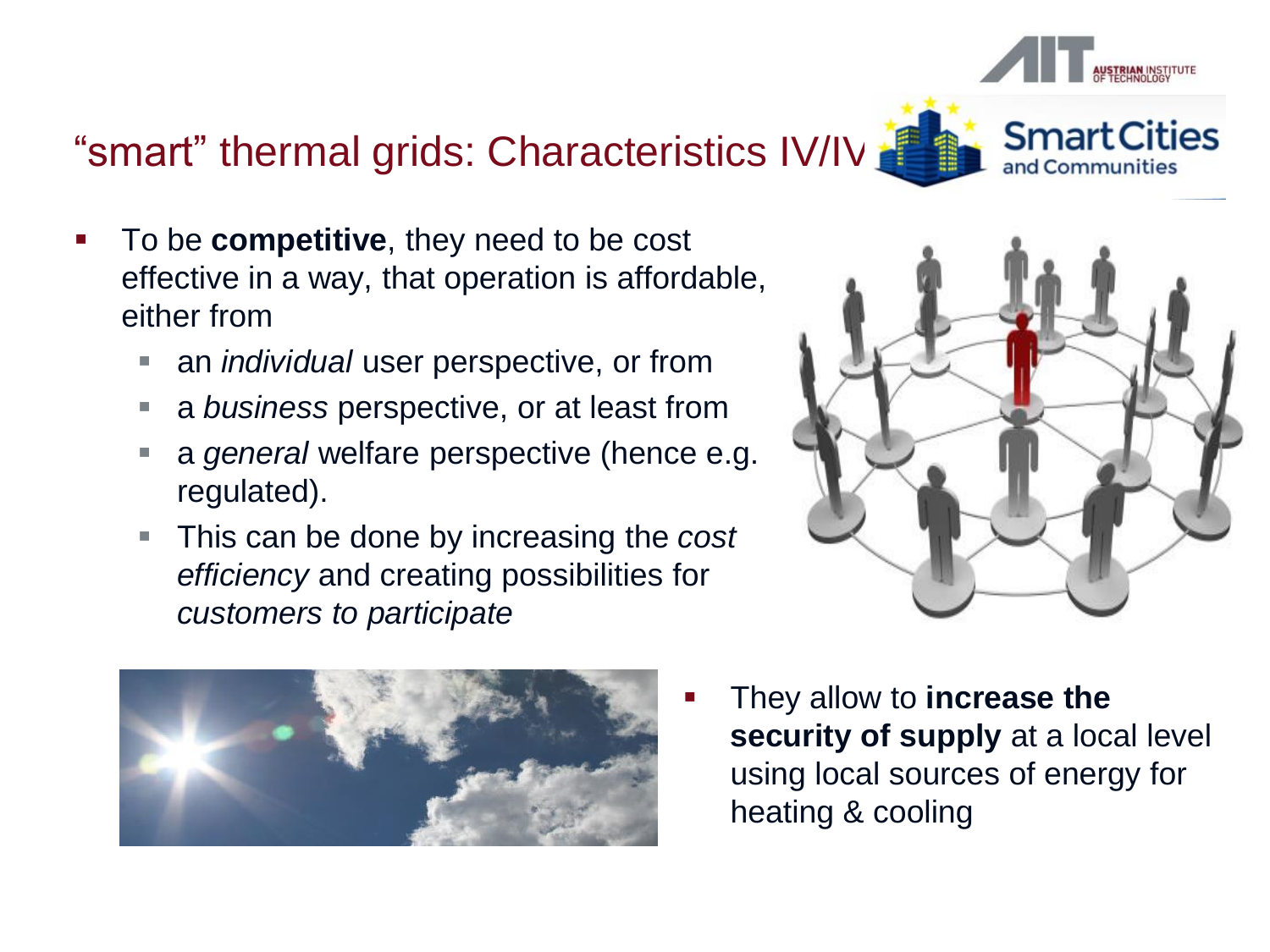### Challenges I/III



- **Cost effective operation of DHC networks**
	- **Increasing costs of fossil fuels**
	- **IF Increasing share of fluctuating renewables** in the electricity network + low electricity prices effect operation of CHP plants
	- **Increasing distribution losses** due to retrofitting of building stoke and high energy standards of new build
- **Supply of industrial waste heat to DHC networks**
	- **Low temperatures** of the available waste heat
	- waste heat **availability** doesn't necessarily match with the demand profiles
	- High **investment costs** for heat recovery (equipment, back-up systems ...)
	- **Industrial sides often outside dense populated areas**
	- Missing **business models** and **regulatory framework**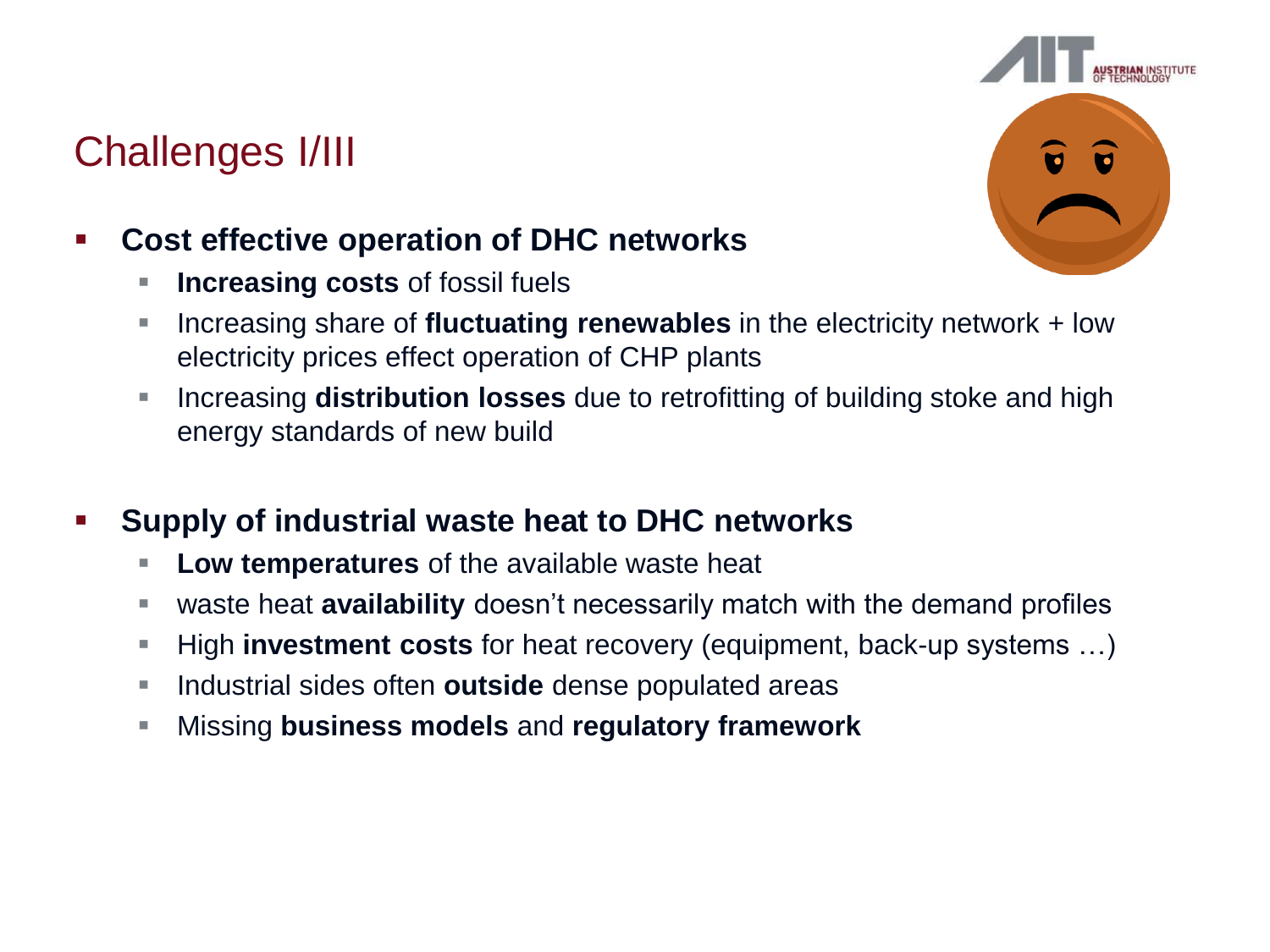### Challenges II/III



- **Supply of renewables to DHC networks** 
	- **Competition** between solar energy, geothermal energy, industrial waste heat and waste incineration (especially in the summer)
	- **Seasonal storing** of surplus energy (e.g. from solar) has cost, space and temperature limitations
	- Difficult to attain the **networks temperatures** (especially in winter) and **hydraulic conditions**
	- **I** limited **potential** for renewable heat in urban areas
	- Missing **business models** and **regulatory framework**

#### **-** Demand side management

- hydraulic/ ICT **limitations**
- possible impact on **customer comfort**
- no **legal** basis (security and privacy)
- minor **motivation** of customers (fixed heat prices) and network operators (cheap peak load coverage)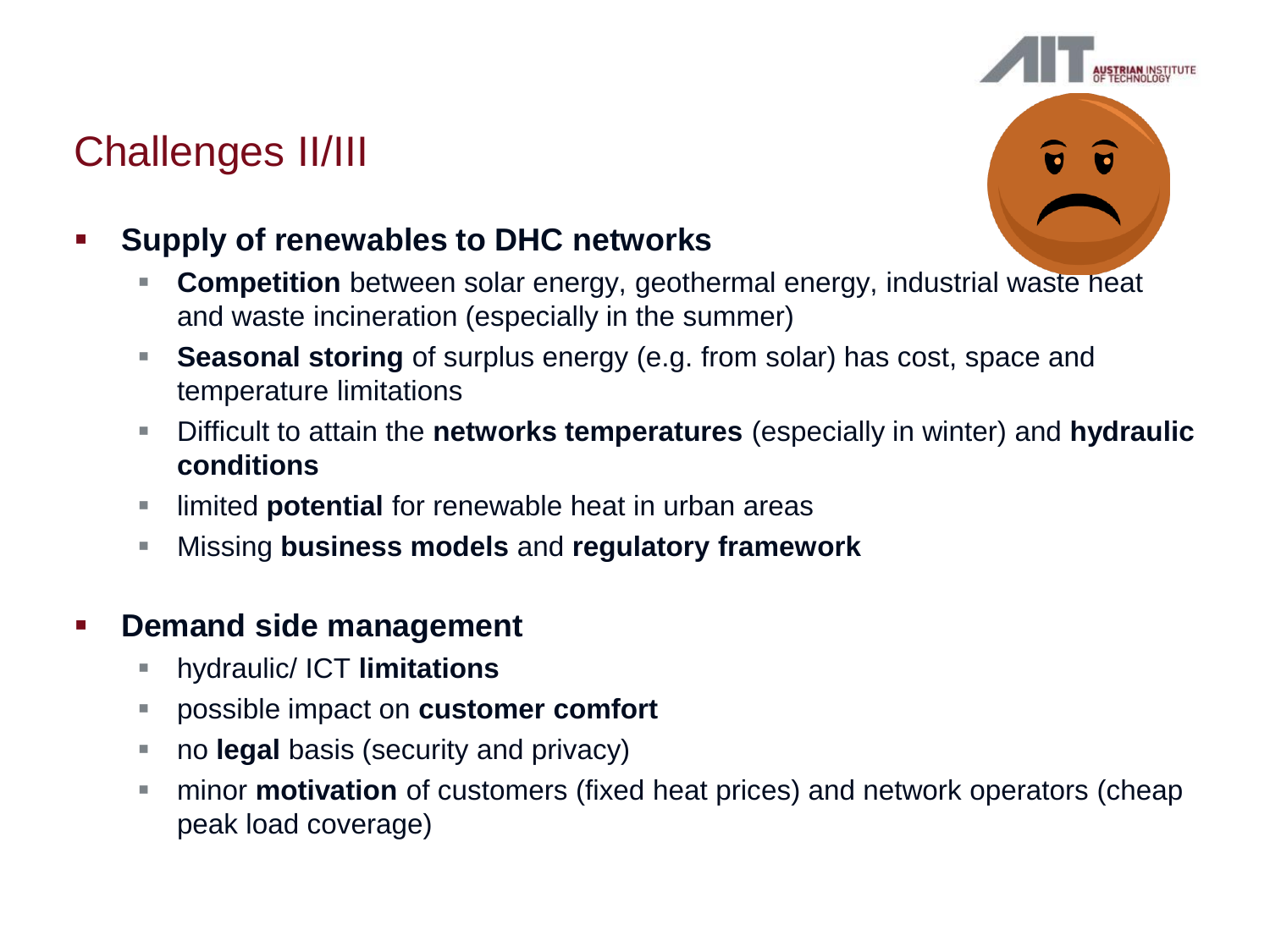### Challenges III/III

#### **Planning of innovative networks**

- **no standard** planning procedures available,
- **high complexity** of systems (e.g. cascade usage)
- **Many stakeholder** to be involved
- Missing **awareness of urban planners** for DHC
- Competition for **space use** (e.g. active/passive solar use and green spaces)

#### **Implementation of innovative networks**

- Often out-dated & not easy replaceable **infrastructure**
- disruptive **construction**/ maintenance works
- handicraft **production** of DHC components
- long term **contractual conditions** for existing equipment (e.g. CHP plants)

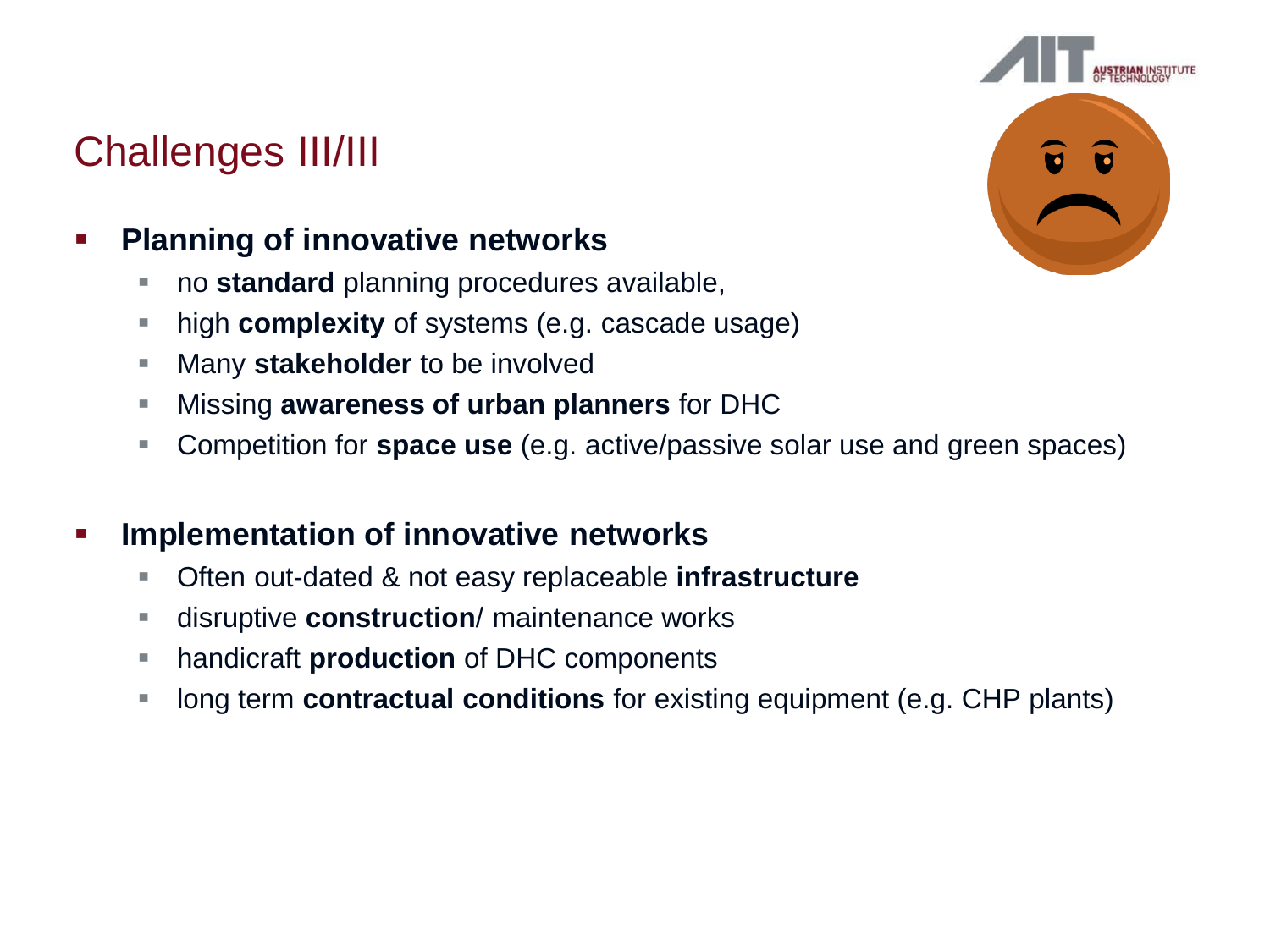## Opportunities I/III



### **Changing energy situation**

- A carbon neutral heating and cooling supply in urban areas requires a **maximum exploitation of all available** low carbon energy sources, many of them will require a **transport infrastructure**
- **Cooling demand** in urban areas is expected to rise in the future, opening opportunities to use surplus energy in summer times via absorption chillers

#### **Industrial waste heat utilization**

- building that are equipped with **suitable heating systems** can handle very low supply temperatures
- **Heat pumps** will enable one to utilize very low temperature level
- Advanced **energy management** will help to match supply/ demand profiles
- **Transport pipelines** allow to bridge higher distances from the source to the costumer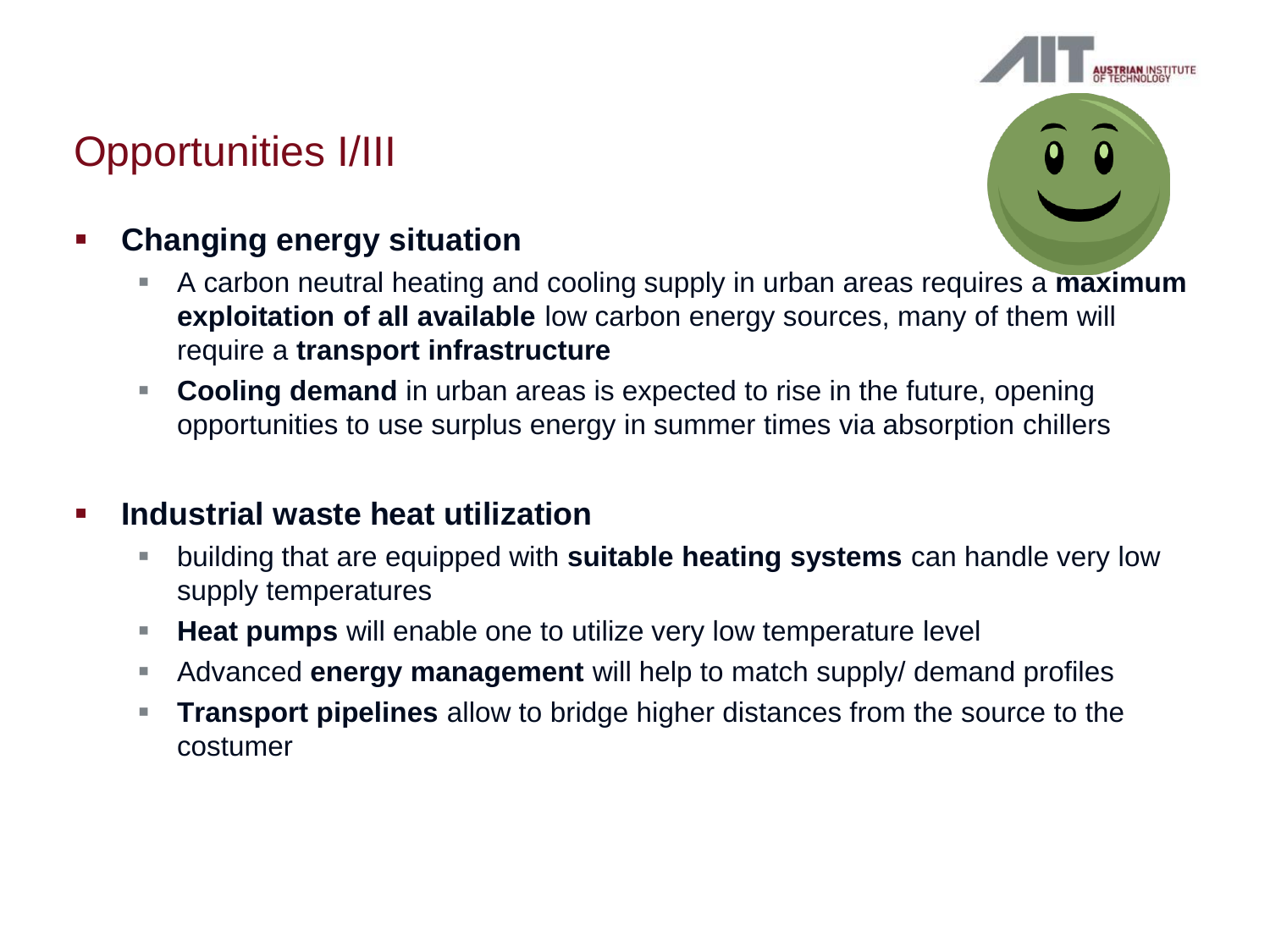### Opportunities II/III

#### **Transition to low-temperature networks and cascade usage**

- increase the **potential of renewables**
- **IF Increasing network transport capacity** (decreasing return temperature)
- Reduce **distribution** losses and **investment costs**
- enable **heat pumps** to be used as centralized heating sources

#### **Increasing the flexibility in the network**

- **energy management** strategies (e.g. storage integration, load shifting) will increase the capacities for hosting fluctuating thermal energy resources
- Systems coupled to CHP processes and heat pumps will help to balancing the fluctuating renewable **electricity sources**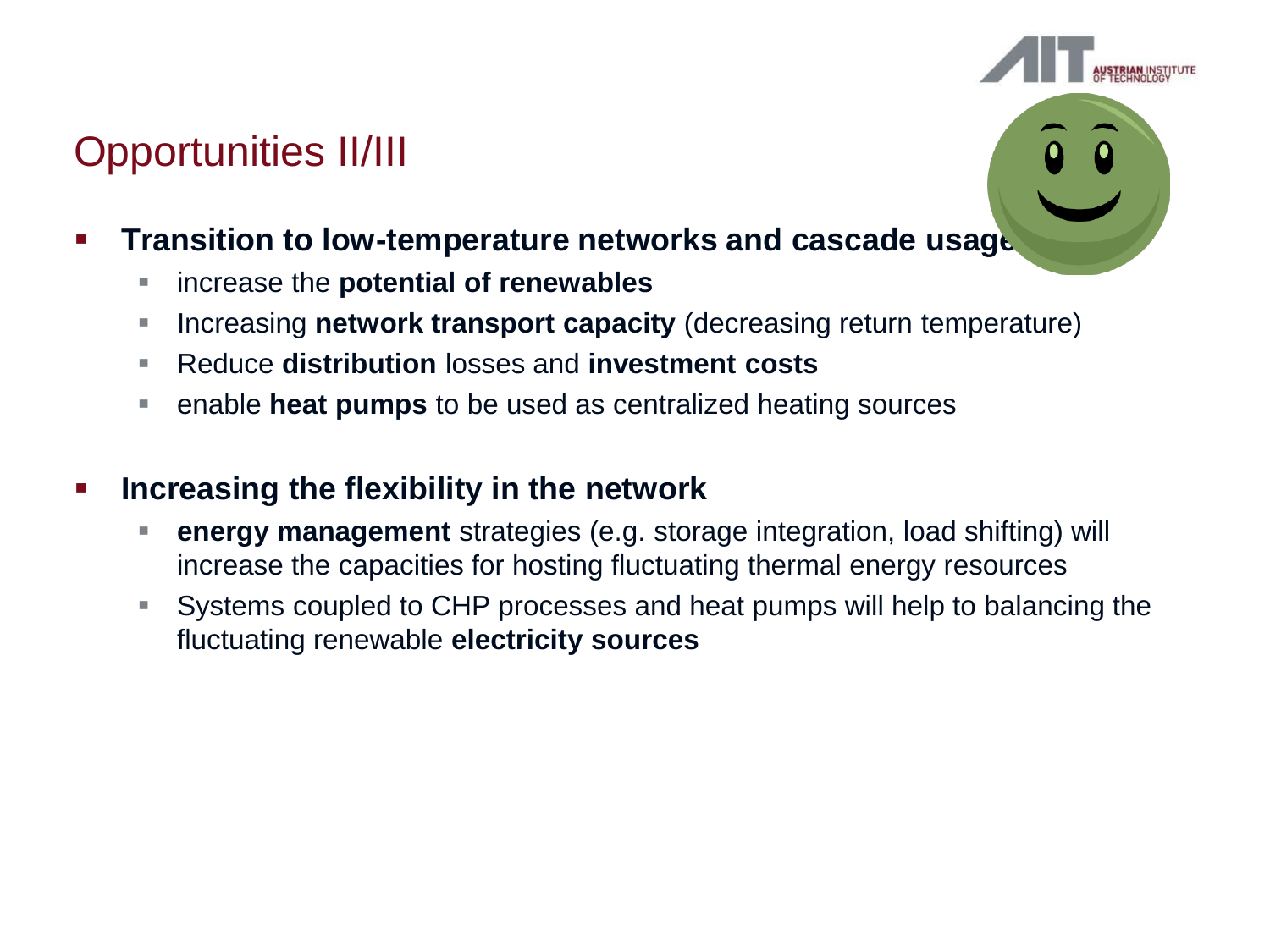## Opportunities III/III

#### **Energy management**

- Wide spread of **ICT** (e.g. wireless), customers are used to ICT, many experience from smart grids, also: integration into smart grids
- application of demand side management to **larger loads** (e.g. industries) is promising (including cooling)
- Many DHC systems have **short term** storages
- Many demo sides for **seasonal storages** operating
- simple **control strategies** available

#### **cross cutting: processes**

- Many activities fostering the integration of energy aspects in **urban planning**  (e.g. priority areas for retrofitting, industrial waste heat utilization)
- **Implementation process** can be supported by developing small-scale networks
- Many **business models** (e.g. ESCO, PPP) are existing/ can be derived from experience in electrical networks

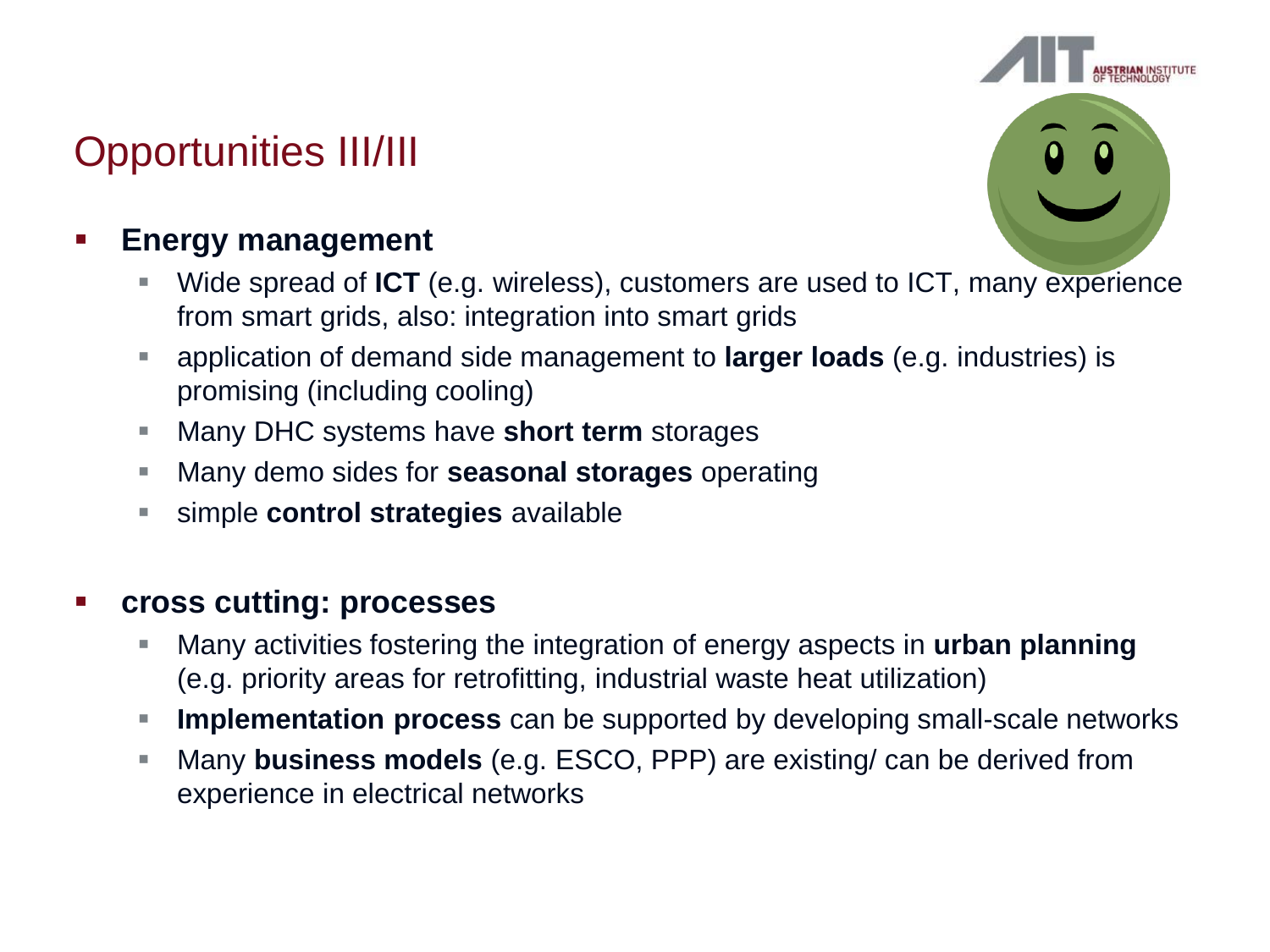Suggestion for a definition of "*smart thermal networks*"

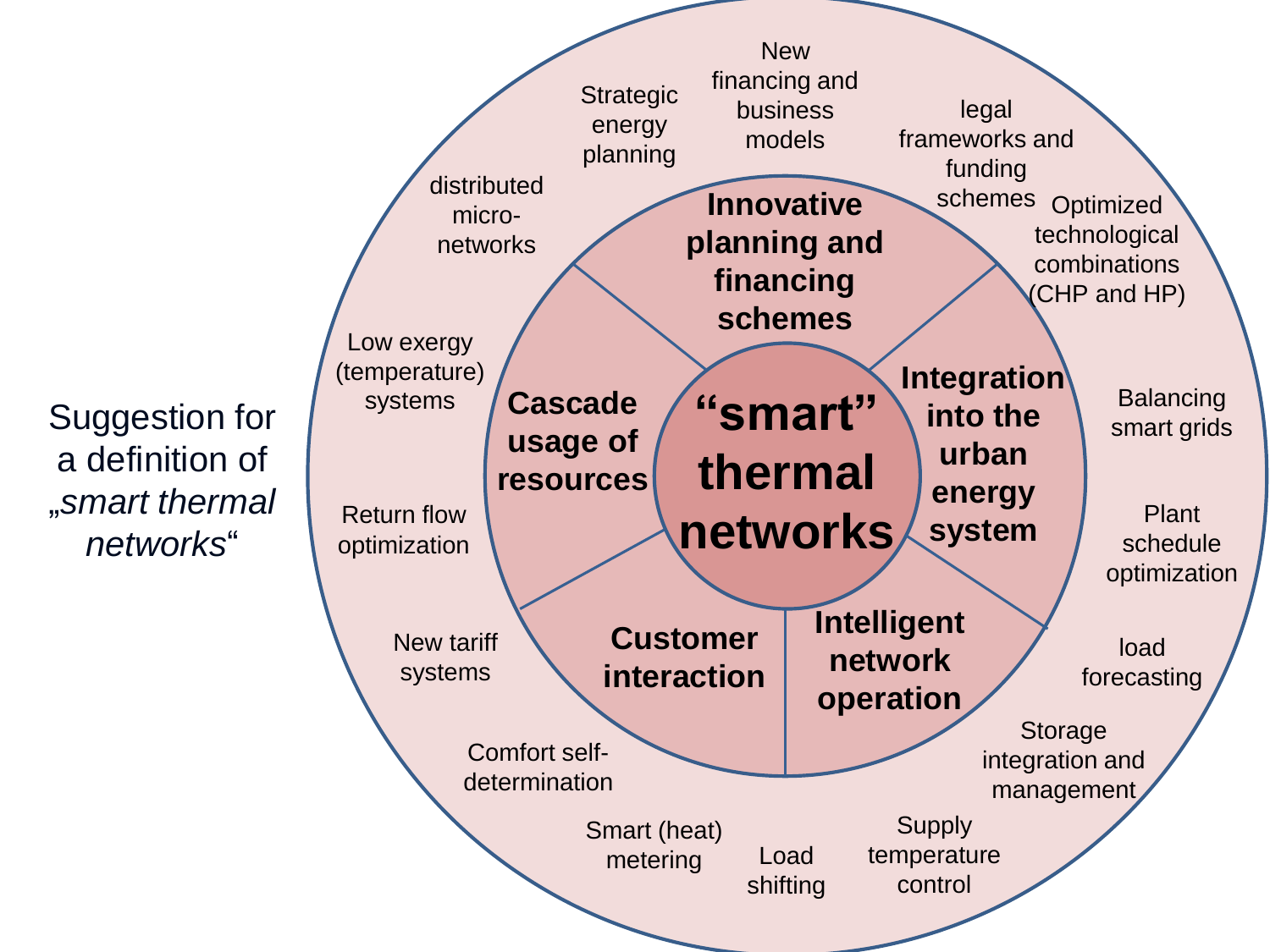

### The WG Smart Cities of the DHC+TP

- Established **in October 2013**
- **23 persons** from members of the DHC TP participating

#### **Targets:**

- Definition of a Smart City and **emphasizing the role of DHC** 
	- "DHC should not be forgotten"
	- Development of policy papers/ statements/ publications
- **IDED 15 Involving stakeholders and actors in the DHC area** 
	- Linking to national and international Smart Cities community, e.g. participating in the EERA Smart Cities
- fostering **funding possibilities** with regards to Smart Cities
	- e.g. highlighting DHC in Horizon 2020 and development of high-level projects